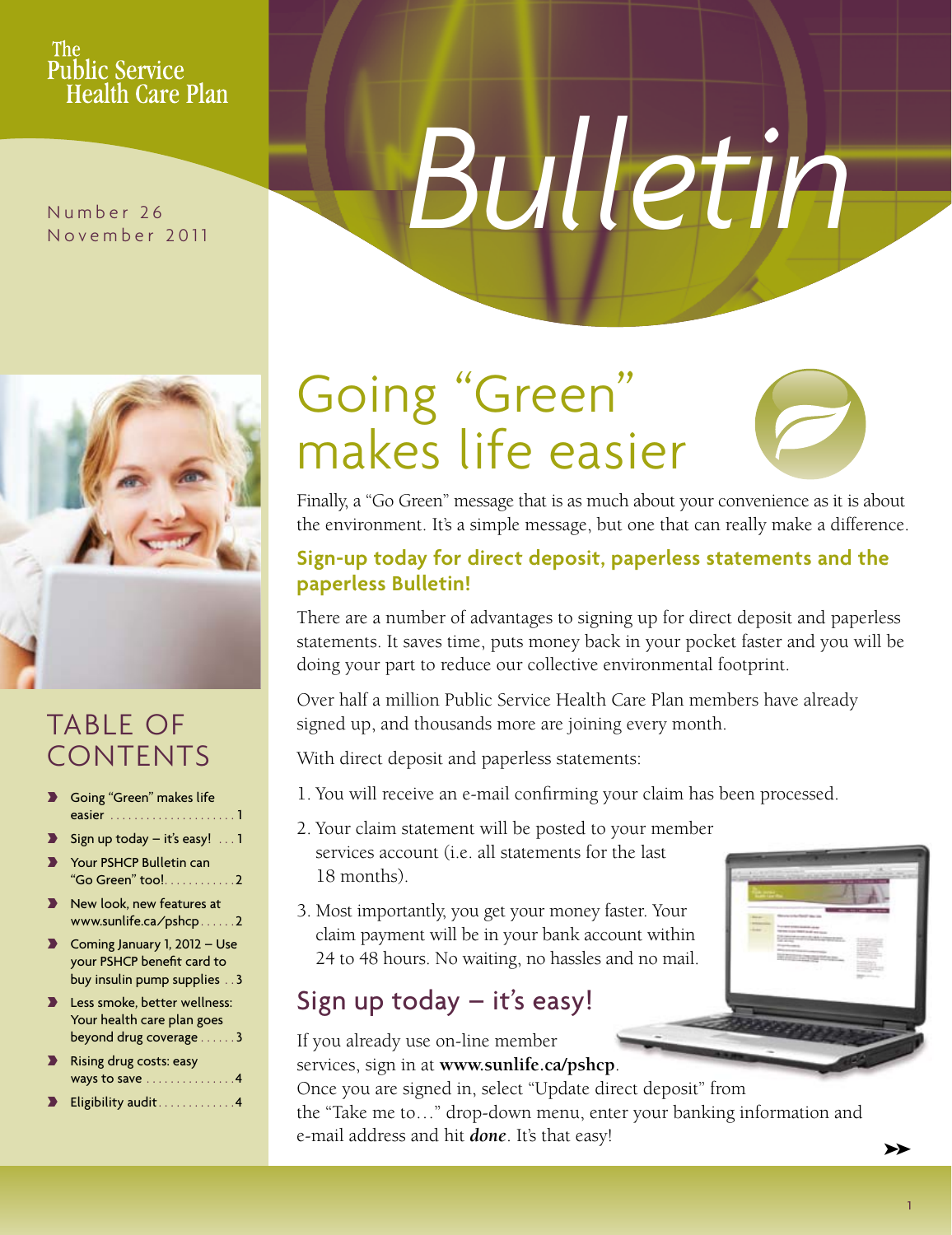Sun Life's website is completely secure, so you can enjoy the benefits of direct deposit with the peace of mind that all of your confidential information is protected.

If you do not currently use on-line member services, you will need an Access ID and password. There are two ways to get these.



## **On-line**

- • Go to **www.sunlife.ca/pshcp**, click "**Register Now**" and follow the instructions. You will need your PSHCP contract number and your certificate number; both are on your PSHCP benefit card and any of your claims statements.
- To ensure your privacy and security, Sun Life will send your password to you by mail.



If you are reading a paper copy of this Bulletin, you can take this green initiative further by providing your e-mail address when you sign into member services. By doing so, you are telling us you prefer to receive communications electronically. When the next issue is published, you will receive an e-mail informing you that a new Bulletin has been posted to the website.

Currently 300,000 members receive paper copies of the Bulletin twice a year. This translates into about five million sheets of paper in 2011 alone. Help us minimize the amount of paper we use and plan costs.

# **The paperless trend**

In the future, we will be introducing more paperless options as we look for new ways to more effectively manage the plan and help ensure its long term sustainability.



# **By Telephone**

Call the Sun Life Financial Customer Care Centre at 1-888-757-7427 or 613-247-5100 in the National Capital Region Monday to Friday 6:30 a.m. to 8 p.m. ET, and a representative will set up your online access.

# New look, new features at www.sunlife.ca/pshcp

Visit us at **www.sunlife.ca/pshcp**, to see our clean new look and a host of new features that you can access easily from the home page.

You will find the most recent electronic issue of the PSHCP Bulletin along with a link to all archived editions, a link to Frequently Asked Questions on different topics, plus other information about the plan.

There is also a useful direct link to our Positive Enrolment tool. It is your responsibility to update your personal information if you experience any change (such as if you have a child or get married) and now it is easier than ever to keep up to date – right from the link on the home page.

While the look of the site has changed, there is no change to how you sign in. Please continue using your Access ID and password.

Enjoy the new features!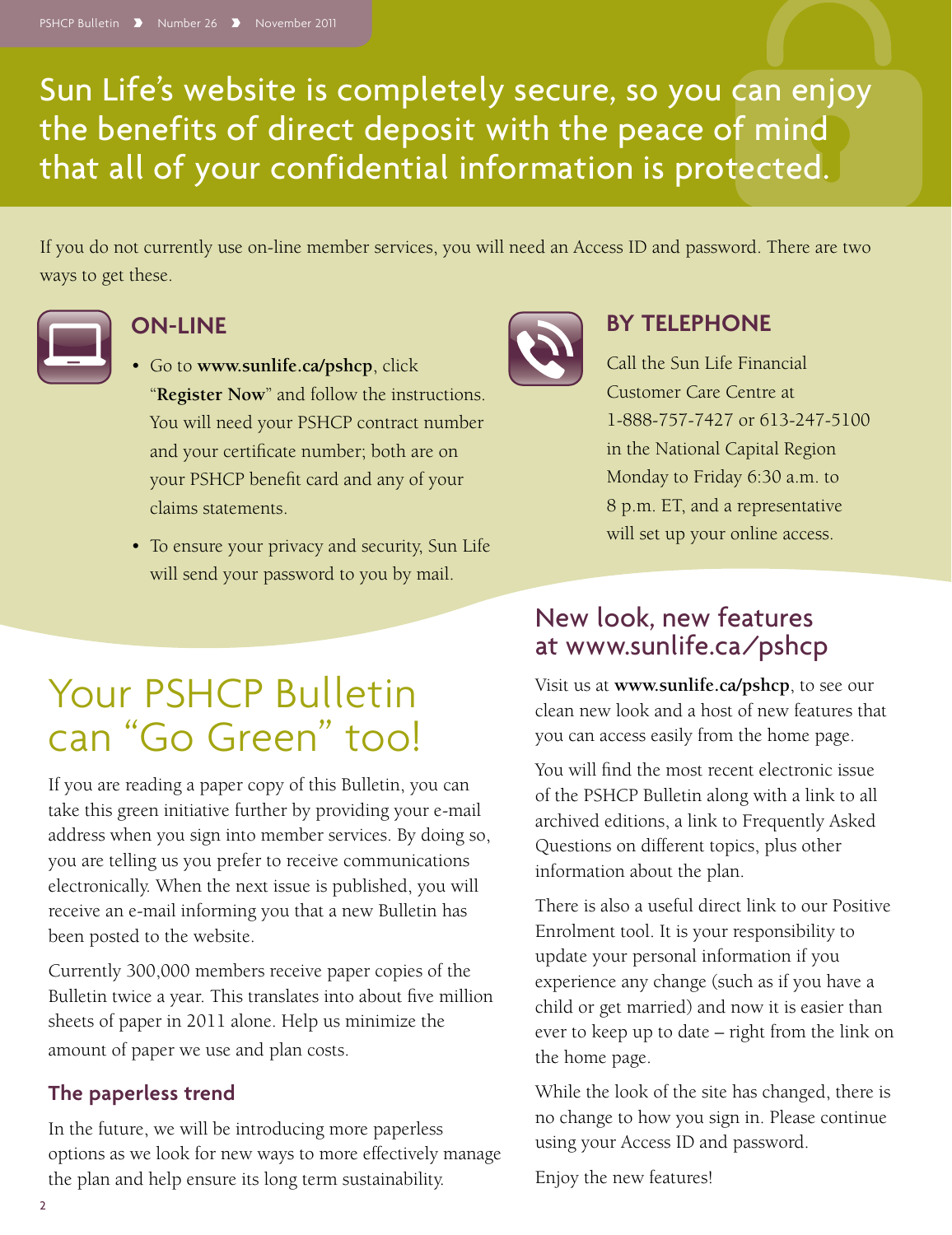# Coming January 1, 2012 – Use your PSHCP benefit card to buy insulin pump supplies

Beginning January 1, 2012, most insulin pump users will be able to purchase supplies with the PSHCP benefit card. This new convenience will be available to more than 95% of current insulin pump supply claimants.

The following insulin pump supplies are covered under the plan and can be purchased using your benefit card:

- **• Infusion sets**
- **• Insulin Pump Cartridges**
- **• Reservoirs**
- **• Sub-Q-Sets**
- **• Adhesive tapes**
- **• Tubing**
- **• Dressings**

*EXCEPTION:* If you are a member in Ontario who qualifies for the quarterly grant through the Assistive Devices Program, you will not be able to use your benefit card for insulin pump supplies. These claims must be manually processed. Please continue to send your insulin pump supplies claims by mail – you will find no change to your current levels of coverage or reimbursement.

## **Reminder on member copayment**

The PSHCP reimburses 80% of eligible expenses once you have paid the annual deductible. When you use your card at the pharmacy, your receipt shows the amount you pay – the deductible, if any, and your 20% share of the overall cost. You cannot submit a claim for this out-of-pocket amount because the amount eligible under the plan has been processed thought the card.

# Less smoke, better wellness: Your health care plan goes beyond drug coverage

There is no doubt that your PSHCP coverage can be critical in helping you manage existing health conditions, whether through medications, therapies, or other means. But you should also know that there are proactive elements to the plan that are designed to provide greater wellness in your life today – and help you maintain good health for the future. Smoking cessation aids are one of these elements.

# **The plan pays to help you quit**

If you are a smoker and you need help to quit, you should know that smoking cessation aids, also known as nicotine replacement therapy products, are a covered expense under the drug provision of the Plan.

These aids include:

- 
- oral prescription drugs nicotine patches, pads, gum and inhalers

The reasonable and customary charges of these are reimbursed at 80% up to a life-time maximum of \$1,000, as long as they are prescribed by a physician or a dentist and are dispensed by a pharmacist.

While we have come a long way in reducing the rate of smoking, the fact is that its effect on employee health and wellness continues to be significant today. Talk to your doctor about the smoking cessation therapies that might work best for you.

# Did you know?

> There are approx 6 million adult smokers in Canada.

Source: Statistics Canada: Canadian Community Health Survey 2005, 2011

## **Smoker s …**

- > Are more likely to report being overwhelmed by stress\*
- > Have a life expectancy 13.9 years lower than a non-smoker\*\*

\*2010 Sun Life Canadian Health Index<sup>™</sup>

\*\* 2011 Heart and Stroke Foundation Report on Canadians' Health.